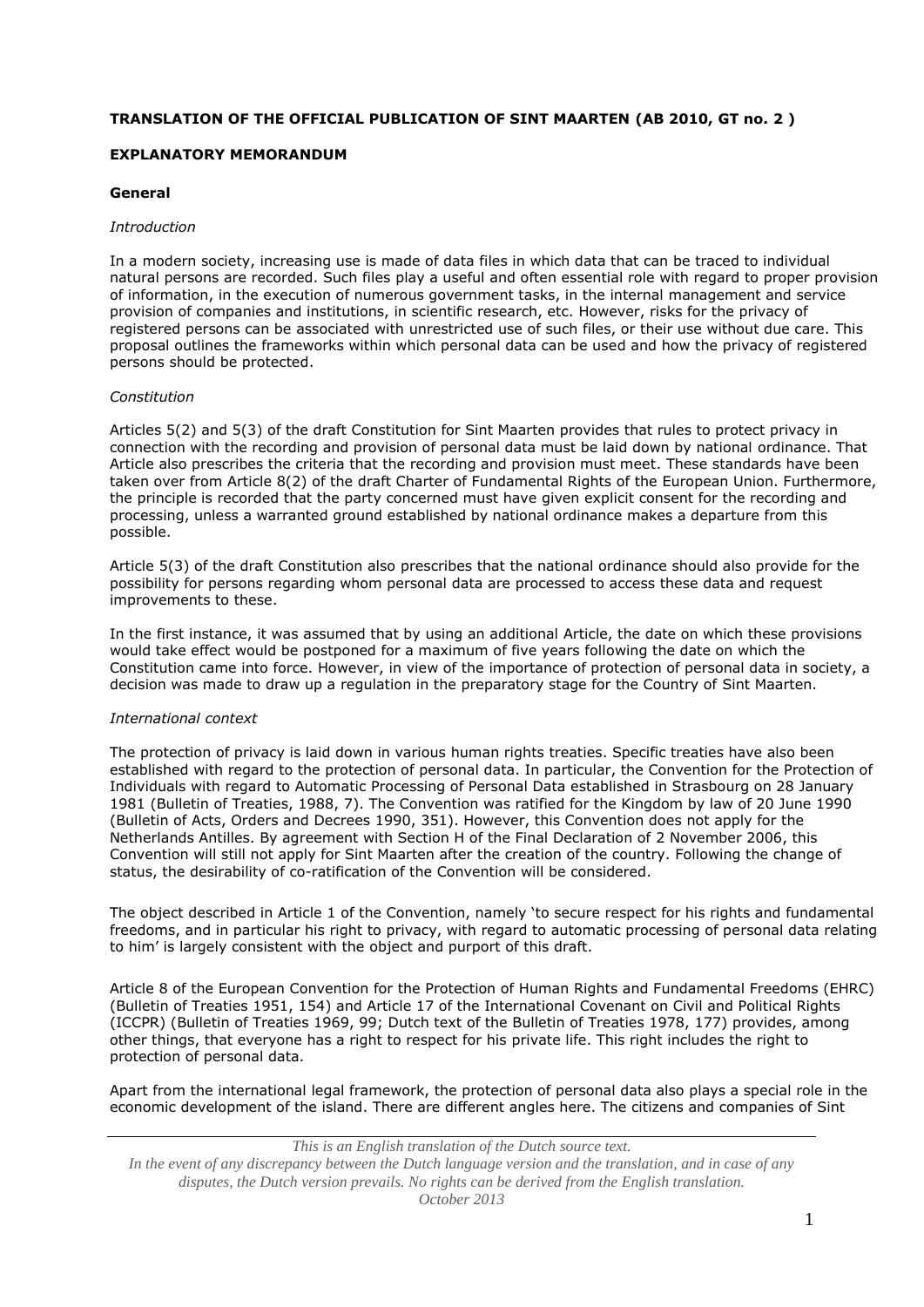Maarten have contacts with foreign companies, international companies establish branches on Sint Maarten where, for example, the policy is that staff and client files are administered at the head office, or companies establish themselves in Sint Maarten for the provision of telecommunication services in other countries. The economic possibilities cannot be foreseen by the legislator. The national ordinance therefore follows an internationally accepted standard of protection of personal data, so that the citizens can make use of the economic possibilities associated with data exchange without harming the privacy of others as a result.

### *Within the Kingdom*

At the time of writing of this Memorandum, only the Netherlands had a general regulation for the protection of personal data within the Kingdom. In the Netherlands Antilles the protection of personal data was generally regulated in the various national ordinances through a confidentiality requirement. This provision is firstly directed at the government bodies that possess personal data on citizens for the performance of their duties. The provisions do not provide for keeping of personal data by private persons, with the exception of the protected professions. A regulation for the protection of personal data is also included in the Kingdom Act on administrative customs support (P.B. 1999, No. 192). This Kingdom Act imposes rules concerning the administrative support between the countries of the Kingdom in the field of customs and concerning the levy and collection of customs duties, VAT, general expenditure tax and corporation tax. It also serves partly for the implementation of the Administrative Customs Support Treaty contracted between the Kingdom and the Republic of France.

In the absence of regulation in the Netherlands Antilles concerning the protection of personal data, the Kingdom Act contains regulations for that purpose.

As part of the constitutional reforms of the Netherlands Antilles, Bonaire, Sint Eustatius and Saba will become part of the Dutch state system. In the closing declaration of the conference of 10 and 11 October 2006 on the future constitutional position of Bonaire, Sint Eustatius and Saba, it was agreed, among other things, that in principle, Netherlands Antillean law will remain in effect and that Dutch legislation will be introduced gradually. This draft is based on the draft Personal Data Protection Act, BES.

# **The draft**

From a practical point of view, a decision was made to adopt as much of the Dutch Personal Data Protection Act ) as possible. A large number of provisions are therefore identical. This draft differs from the Dutch Personal Data Protection Act on a number of points, in connection with the differences between Sint Maarten and the BES on the one hand and the European territory of the Netherlands on the other. Furthermore, for the first time, a general statutory regulation on the protection of personal data will apply in Sint Maarten.

In order to avoid disproportionately burdening the administrative bodies and the private sector of Sint Maarten, particularly during the transitional period, a number of matters are regulated differently than in the Dutch Personal Data Protection Act .

Thus supervision is designed somewhat differently than in the Dutch Personal Data Protection Act . Furthermore, the obligation to report processing of personal data to the supervisory authority (the reporting obligation) and the accompanying sanction have not been adopted.

### **The administrative costs and the financial consequences**

The following can be noted with regard to the costs for citizens and the private sector in order to comply with the information requirements imposed by the government, the administrative costs associated with this draft.

Various studies have been conducted into the administrative costs and the compliance costs arising from the Dutch Personal Data Protection Act . On the basis of these, an estimate has been made of the costs that could arise from this draft. As already mentioned, not all elements of the Dutch Personal Data Protection Act have been included in this draft. For the draft, only the costs for keeping data, including the security costs, and the costs for the request for dispensation for the processing of special personal data are relevant. The corporate administrative costs benchmark for 2007 showed that in the European part of the Netherlands, the actions for storing personal data, including the security costs, and the prevention of unlawful processing of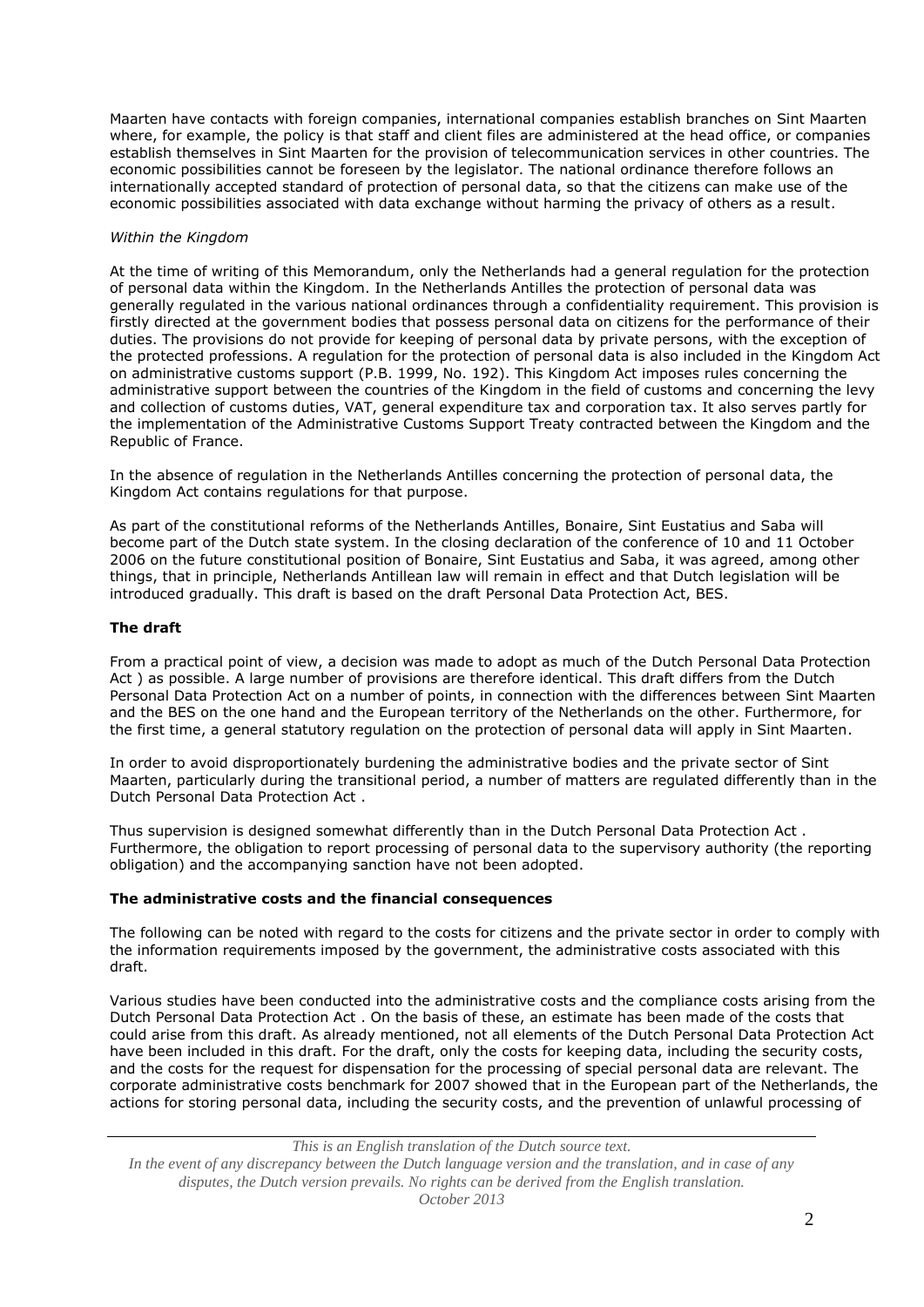data (Article 14(5) of the draft legislation) constitute an average administrative cost item of about €80 per company. Measured over the 31,400 Dutch companies that process personal data, this amounts to a total of about €2.5 million in the benchmark year of 2007. At present, no estimate can be produced of the number of companies that will process personal data in Sint Maarten. Although the above amounts are only indicative for Sint Maarten because they relate to the European part of the Netherlands, it can be concluded on that basis that in any event, the administrative costs will be limited.

With regard to the requests for dispensation for the processing of special personal data (Article 23(1e) of the draft legislation), only one request was measured in the benchmark year of 2007, and the costs of this amounted to €87. With regard to the effect of this Article for companies in Sint Maarten, it is not possible to assess how often such requests will be submitted, but in view of the 2007 benchmark, this is expected to take place sporadically. In cases arising, the administrative costs are very low.

The three members of the Personal Data Protection Supervisory Committee, referred to in Article 42 will receive remuneration laid down by national decree containing general measures (Article 45). The costs for regular and incidental payments are estimated at some ANG 40,000 per year. The national decree will take account of the increase in the price index figure. In the first year, the costs will be funded from the partnership resources and thereafter, from the regular budget.

# **The introduction**

As mentioned earlier, a statutory system for protection of personal data will exist on Sint Maarten for the first time. The introduction should therefore be supervised as closely as possible, primarily bearing the provision of information in mind. In addition, the role that the supervisory body can play in the introduction will be considered together with that body, as was the case with the Registration Board in the introduction of the Personal Records Act and the Personal Data Protection Act in the European part of the Netherlands.

The draft also provides for a gradual transition to the new system for existing processing of personal data. The terms are based on Article 79 of the Dutch Personal Data Protection Act . A year's time has been granted to harmonise existing processing with the statutory requirements. For the processing of special data, a period of three years has been granted. We assume that these transitional periods will be adequate.

### **Article by Article Section**

The following explanation does not aim to be a summary of the parliamentary history of the Dutch Personal Data Protection Act. After all, such a summary contains the risk that certain nuances from the parliamentary debates will not be presented accurately or in full.

### **Articles 1 up to and including 5: General definitions of terms**

This draft presents rules for the processing of personal data, by both the public and the private sector.

Key terms are personal data, the responsible party and processing. The draft provides rules for the processing of personal data and these are in the first instance directed at the responsible.

Article 2(c) provides that the national ordinance does not apply to the processing of police data; this subject is regulated in a separate national ordinance based of the Police Kingdom Act.

### **Personal data**

According to Article 1, *personal data* refers, in short, to information on identified or identifiable natural persons. In the first instance, this concerns data such as names, dates of birth and gender. If data codetermine the way in which people are regarded or treated in society, the relevant data must be regarded as personal data.

The personal data must relate to natural persons. However, under certain circumstances, data on legal entities, such as companies or organisations, may also qualify as personal data. This could include profit details on a sole trader. These data say something about the income of the owner of the one-man business. Data on equipment or objects could also qualify as personal data under certain circumstances. The value of a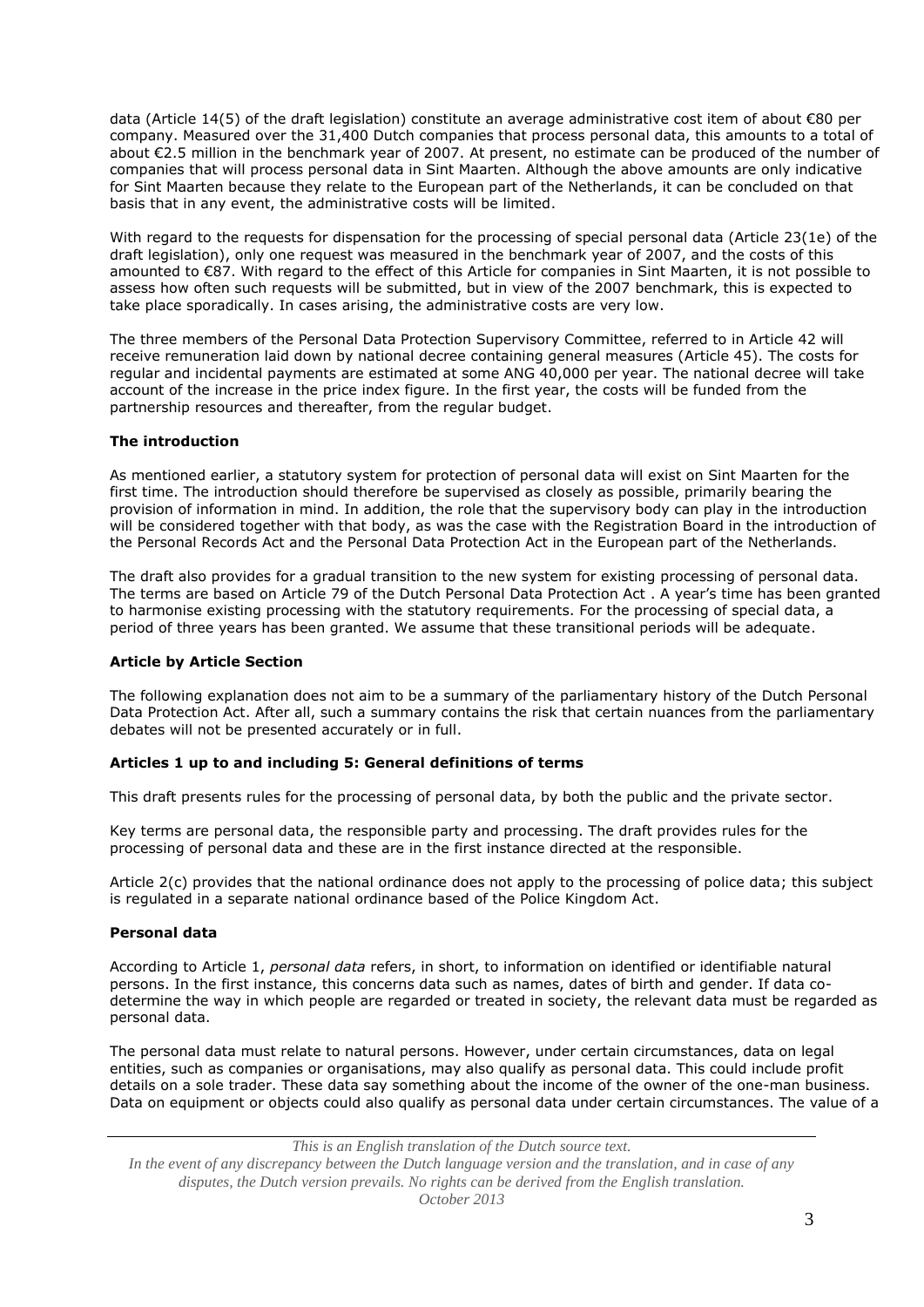car, for example, could be treated as personal data if it were processed in the accounts of an insurance company. In principle, that value says something in society about the income or assets of the owner of the car. By contrast, the value is not regarded as personal data in the price list of a car dealer.

As already mentioned, this concerns identified or identifiable persons. It must be reasonably possible to verify or determine the identity of the person concerned, without disproportionate effort.

## **Processing of personal data and the scope of the draft**

With regard to the processing of personal data as such, Article 1 records which actions are referred to by the term *processing*. This not only concerns the gathering, recording, ordering, saving, updating and changing of personal data but also the retrieval, viewing and provision via through transfer of personal data obtained, its circulation or other means of provision, and the combination, association, shielding, exchanging, deleting or destruction of the personal data.

However, not every data processing method is covered by the regime of the Dutch Personal Data Protection Act. In connection with this, Article 2 of the Dutch Personal Data Protection Act has also been taken over. The rules apply to:

- a. full or partial automated processing of personal data; and
- b. non-automated, i.e. manual processing of personal data recorded in a file or intended for that purpose.

The term *file* refers to a structured set of data relating to different persons. This set of data must be interrelated and the system must be accessible. The latter could include the storage method. If the data are saved in such a way that they are easy to view, there is systematic accessibility.

Article 2(2) includes processing with certain purposes that are not covered by the regime of the national ordinance. This concerns the processing of data such as data processing for purely personal or domestic purposes (e.g. a personal address book or a birthday calendar). This also concerns processing by or for investigation and security services, for police tasks, the population administration, the execution of legal documents and the certificates of no objection and the execution of the national ordinance on elections. The draft therefore does not apply to these forms of processing.

Article 3 concerns processing for particular purposes, which is partially covered by the statutory regime. This concerns the processing of personal data solely for journalistic, artistic or literary purposes. Only part of the statutory regime applies for these forms of processing. In any event, the general rule is that the data must be processed properly and with due care for an explicitly described and justified purpose and must comply with a number of conditions laid down in the national ordinance.

Another determining factor for the processing is where the activity takes place. This national ordinance applies only to the processing of personal data as part of the activities of a responsible party on the island of Sint Maarten.

# **The responsible**

Once it has been determined that a form of processing falls under the statutory regime, partially or otherwise, it is important to know who the responsible party is. After all, the statutory obligations are borne by the party *responsible*. Pursuant to Article 1, the responsible party is the party that determines the objective of, and the resources for the processing. This is the one that, in formal legal terms, has control over the processing. This need not necessarily be a natural person. Administrative authorities or companies can also qualify as responsible parties.

### **The processor**

The Dutch Personal Data Protection Act also identifies the person of the processor: a person who is not in a direct relationship of authority with the responsible, and therefore not a subordinate of the responsible, but who processes data for the responsible. However, the processor must act in accordance with the instructions of the responsible. A processor could, for example, include a specialised agency deployed for certain actions, such as a payroll administration agency.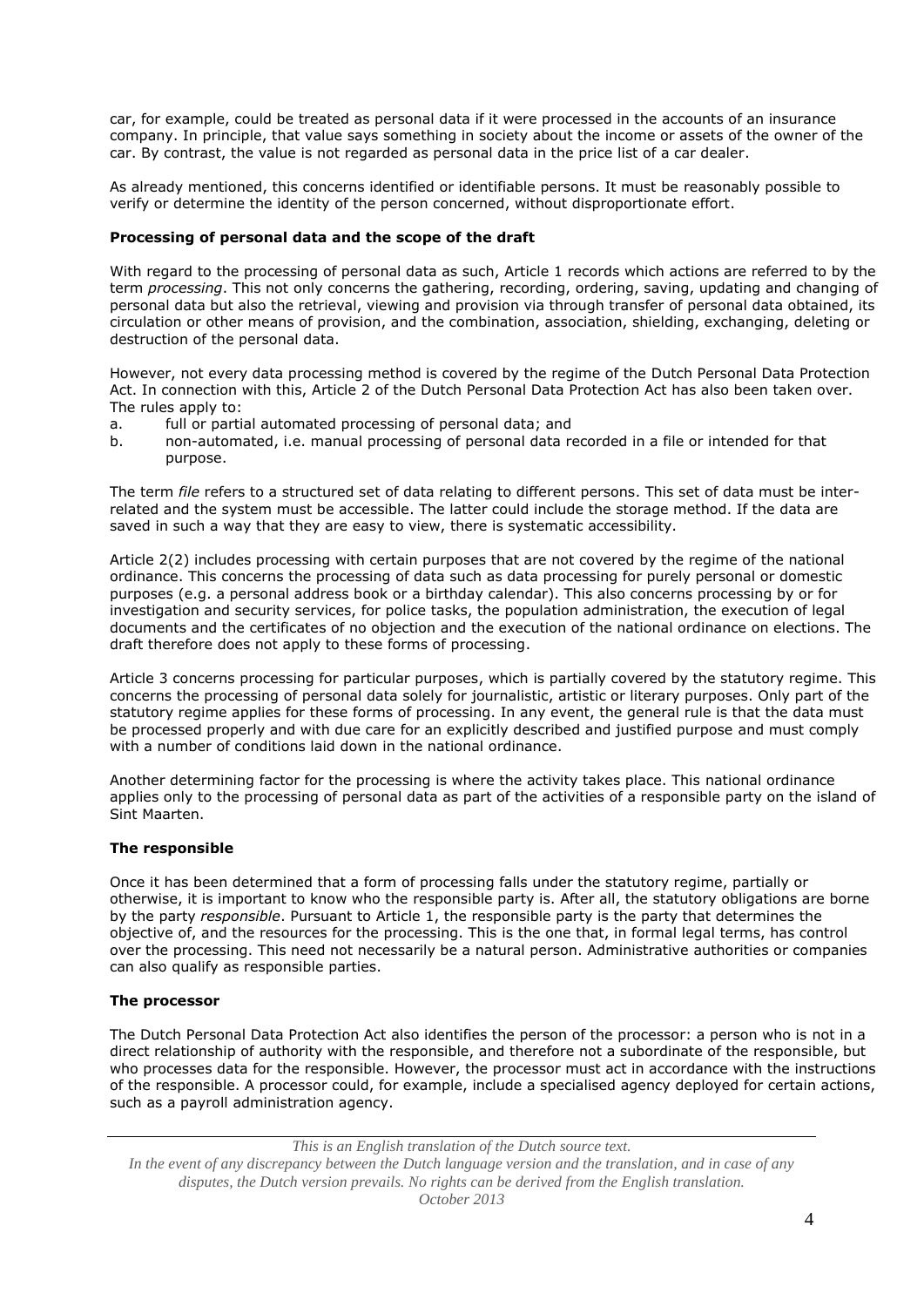Certain regulations apply for the processor. For example, the processor may only process personal data on the instructions of the responsible party. In addition to the responsible party, the processor is also liable for damages or losses that someone suffers as a result of processing actions. Furthermore, the processor is subject to the same confidentiality obligations as the responsible party.

### **Articles 6 up to and including 15: The processing of personal data in general**

It has already been noted that processing must comply with certain requirements and conditions, regardless of whether the regime applies partially or in full.

An initial requirement is that the data must be processed in compliance with the law (Article 6). This not only concerns this national ordinance, but also other regulations that may contain special rules regarding the processing of the data.

The second requirement is that data processing must be performed properly and with due care (Article 6). If the data are not processed properly and with due care, there could be a conflict with the general principles of good administration (in the case of administrative bodies) or an unlawful action (private persons, companies or other organisations).

Furthermore, personal data may only be processed under certain conditions.

A crucial condition in relation to the protection of personal data is the objective requirement. This means that personal data must be gathered for a carefully considered, explicitly described and justified objective (Article 7). The objective must be clearly determined or recorded before data-gathering begins. During processing, the objective may not be changed without further ado. In designing the data processing, the question of whether processing of the data is necessary for the objective must be determined. The question must continually be asked of whether the same goal could be achieved with fewer data (proportionality requirement). For example, for a dispatch list, name and address details will in principle be sufficient. It is also necessary to consider whether the same result could be achieved by other means (subsidiarity requirement).

Data must not be processed further in a manner that is inconsistent with the purposes for which they were obtained. Article 9 provides a number of leads for the assessment of whether inconsistency exists. For example, the nature of the data may be a determining factor. With special data, such as medical or criminal personal data, it must be assumed faster that these may not be used for purposes other than the ones for which they were gathered.

Article 8 provides a comprehensive enumeration of the grounds that can justify data processing. It must always be possible to base the data processing on one or more of the grounds listed in Article 8. If this is not the case, the data may not be processed.

For example, data may be processed because the processing is necessary for the execution of an agreement to which the person concerned is or will become a party, or to comply with a statutory obligation borne by the person concerned or (this applies for the public sector) because it is necessary for the proper performance of a public law duty. Data may also be processed if the person concerned has granted unambiguous consent for the processing.

Personal data may not be kept for longer than is strictly necessary for the purpose of the processing, at least not in a form in which they can be traced to persons (Article 10(1)). A special regulation applies for processing for historical, statistical or scientific purposes (Article 10(2)).

Processing for a particular purpose also means that no superfluous data must be processed. This is developed in more detail in Article 11. The data that are processed must be adequate and relevant. There must be no excessive processing. The term *adequate* means that all relevant data must be processed. Consequently, too few data must not be processed either, as this could improperly give rise to an incorrect picture of the person concerned.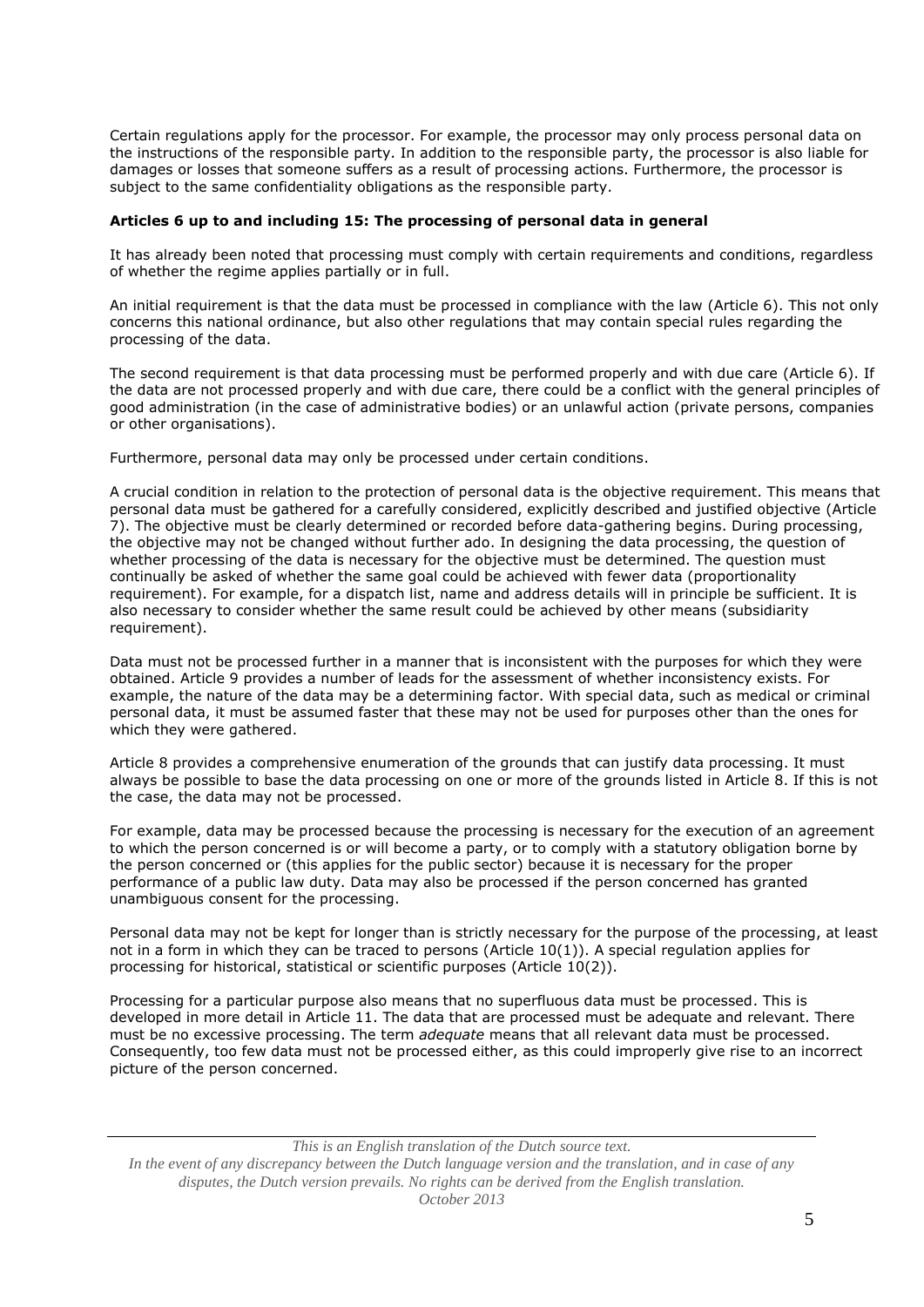The responsible party has an obligation here to ensure that the data are processed correctly and accurately. The person acting under the authority of the responsible party or the processer itself bears a confidentiality obligation if it does not already have such an obligation on the grounds of other statutory provisions (Article 12).

The responsible party also has an obligation to ensure that appropriate technical and organisational measures are taken to secure the data against loss or any form of unlawful processing (Articles 13 and 14).

## **Articles 16 up to and including 24: The processing of special personal data**

The processing of personal data on a person's religion or faith, race, political views, health, sexual life and personal data on the membership of a trade union is in principle prohibited. This also applies with regard to a person's criminal personal data and personal data concerning unlawful or obstructive conduct in relation to a prohibition imposed in response to that conduct (Article 16).

However, a number of exceptions apply (Article 17 et seq.).

For example, data on a person's religion or faith may be processed by church associations or associations with a spiritual basis or by other institutions on religions or ideological grounds (Article 17).

Personal data on a person's race may be processed for identification purposes only or, subject to conditions, in relation to a preferential treatment policy (Article 18).

With regard to personal data on a person's health, it should be noted that this refers to data on both physical and mental health. Article 21 provides that the relevant personal data may only be processed by certain groups of responsible parties, such as:

- hospitals;
- social service institutions;
- insurers:
- special schools;
- probation services;
- the Guardianship Council;
- administrative authorities and implementing institutions that implement certain social security laws.

Criminal personal data may only be recorded by a limited circle of responsible parties, under certain conditions (Article 22).

The foregoing does not mean that the special personal data can never be processed other than in the cases mentioned (Article 23).

The data may be processed if the person concerned has granted explicit consent for this, or if that person disclosed the data himself, or if this is necessary for the establishment, exercise or the defence of a right in court proceedings, in order to comply with an obligation under international law or if this is necessary with a view to a serious interest, where appropriate assurances are provided, or if dispensation is granted.

With dispensations, a similar policy line as that regarding the Dutch Personal Data Protection Act in the BES will also apply for this draft. This means that in the event of a dispensation for processing with a more structural character, as a rule preference will be given to a legal regulation. The Minister of Justice will then aim for a legal regulation. If a legal regulation has already been initiated in the area concerned, or will take effect in the foreseeable future, dispensation can be granted for the period until the legal regulation takes effect. In other respects, dispensation can be granted for incidental processing, following a positive substantive assessment of the application to that effect.

The personal data may also be processed if it is for the purpose of scientific research or statistics, if the research serves a general interest, the processing is necessary for the research or the statistics and it is not possible to ask the person concerned for consent, or this costs a disproportionate effort.

# **Articles 25 and 26: The provision of information to the person concerned**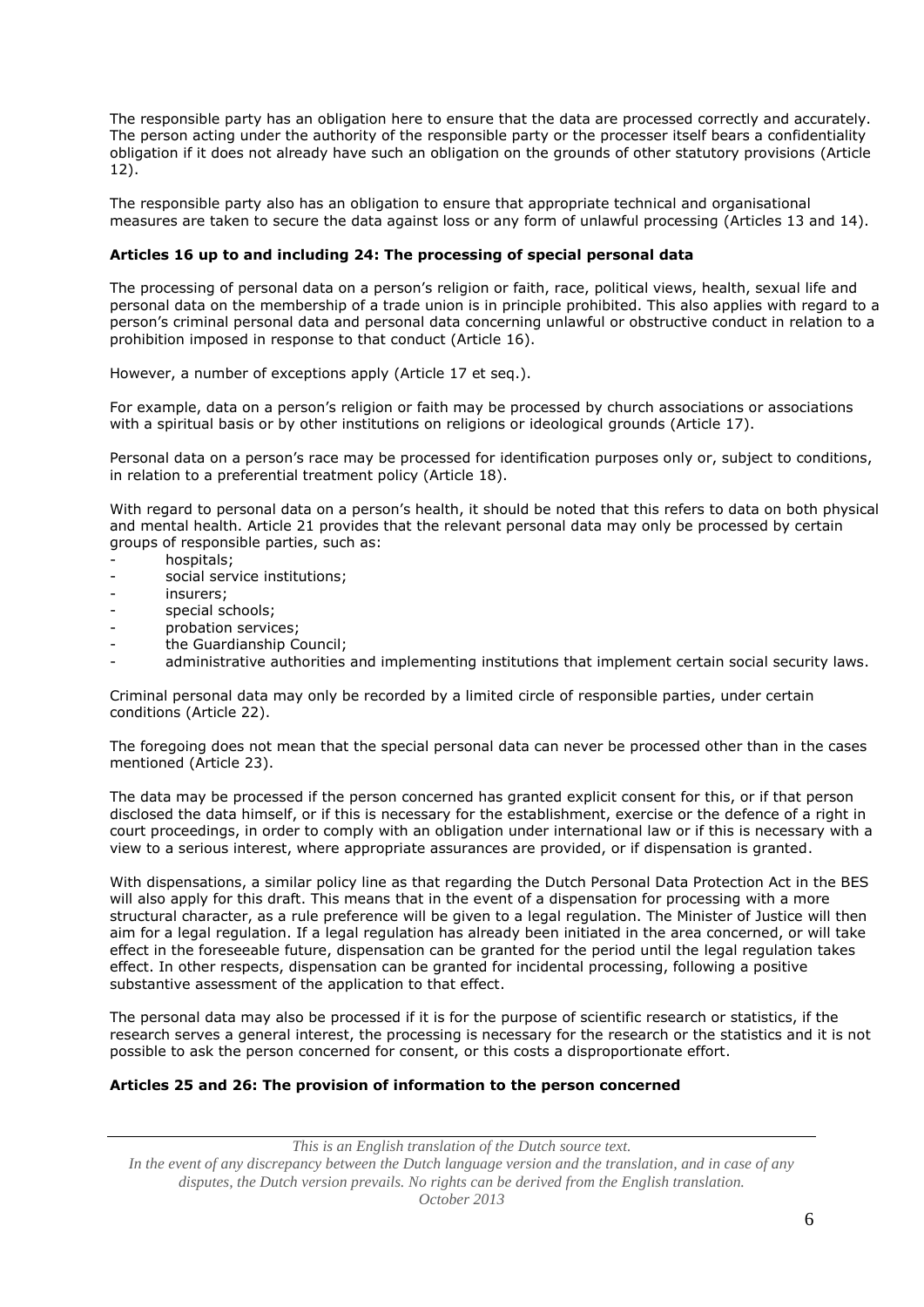As noted in the general section of this Explanatory Memorandum, the person concerned has a right of notification. A person regarding whom personal data are gathered must be able to determine what happens with those data. For that reason, rules are laid down in Articles 25 and 26 regarding the provision of information to the person concerned. These Articles provide that the responsible party is required to identify himself to the person concerned and to inform that person of the objectives of the processing, unless the person concerned 'is already aware of this'. This information obligation is one of the most important instruments in this Act, particularly since in this case the reporting obligation to the supervisory body will not yet be effected, as a result of which no prior research, within the meaning of Articles 31 and 32 of the Dutch Personal Data Protection Act , will take place either. For the time being, the supervisory authority will primarily act repressively in relation to this draft national ordinance.

The information provided to the person concerned must in any event state who the responsible party is and the purpose for which the data are gathered and processed. In cases arising, further information must be provided to the person concerned if this is necessary in order to assure proper processing with due care. Consequently, it is always necessary to consider whether more detailed information on the processing of the data must be provided to the person concerned from the point of view of due care. The nature of the data, the way in which they are obtained and the use made of them play an important role in this. The more sensitive the data for the person concerned, the more obvious it will be that the person concerned should be informed more extensively on the processing of the data.

The provision of information must take place before the data are obtained, or if the personal data have been obtained from persons other than the person concerned, before these are recorded by the person responsible.

Obtaining the data from the person concerned himself occurs if that person enters personal data in a form and sends this to the person responsible. In that case, the form or an enclosed leaflet could state who the responsible party is and what the purposes of the processing are.

Provision of information must also take place in cases in which the personal data are obtained without the involvement of the person concerned. This is possible by informing the person concerned in person, for example, but also, if a larger group of persons concerned is involved, through more general forms of information, with certainty that these will reach the persons concerned. In principle, a single advertisement in a free newspaper is not deemed to be adequate.

If it is not possible to provide information, or if this requires a disproportionate effort, the information need not be provided. A disproportionate effort may include cases in which it is exceptionally time-consuming to trace the address of the person concerned. In such cases, the origins of the data must be recorded, so that a person concerned can, if required, check what was done with his data after the event.

# **Articles 27 up to and including 34: The rights of the person concerned**

In addition to the information obligation of the responsible party, the person concerned has a right to be informed. The latter may inquire, at reasonable intervals, whether and if so, which of his personal data have been processed. A written answer must be provided to such an inquiry within four weeks. The requirement that a reply is provided in writing does not rule out electronic messaging.

The reply must contain:

- a full list of the data processed;
- a description of the purpose of the data processing, the categories of data to which the processing relates and the recipients or categories of recipients;
- all available information on the origin of the data.

If the person concerned requests this, information must also be provided on the system of the automated data processing, unless this would involve disclosing business secrets.

The person concerned has the right to improvement, supplementation, deletion or shielding of those data if these prove to be factually incorrect. Once again a reply must be sent to such a request within four weeks, stating the extent to which the request will be met. The reasons for any rejection must be stated.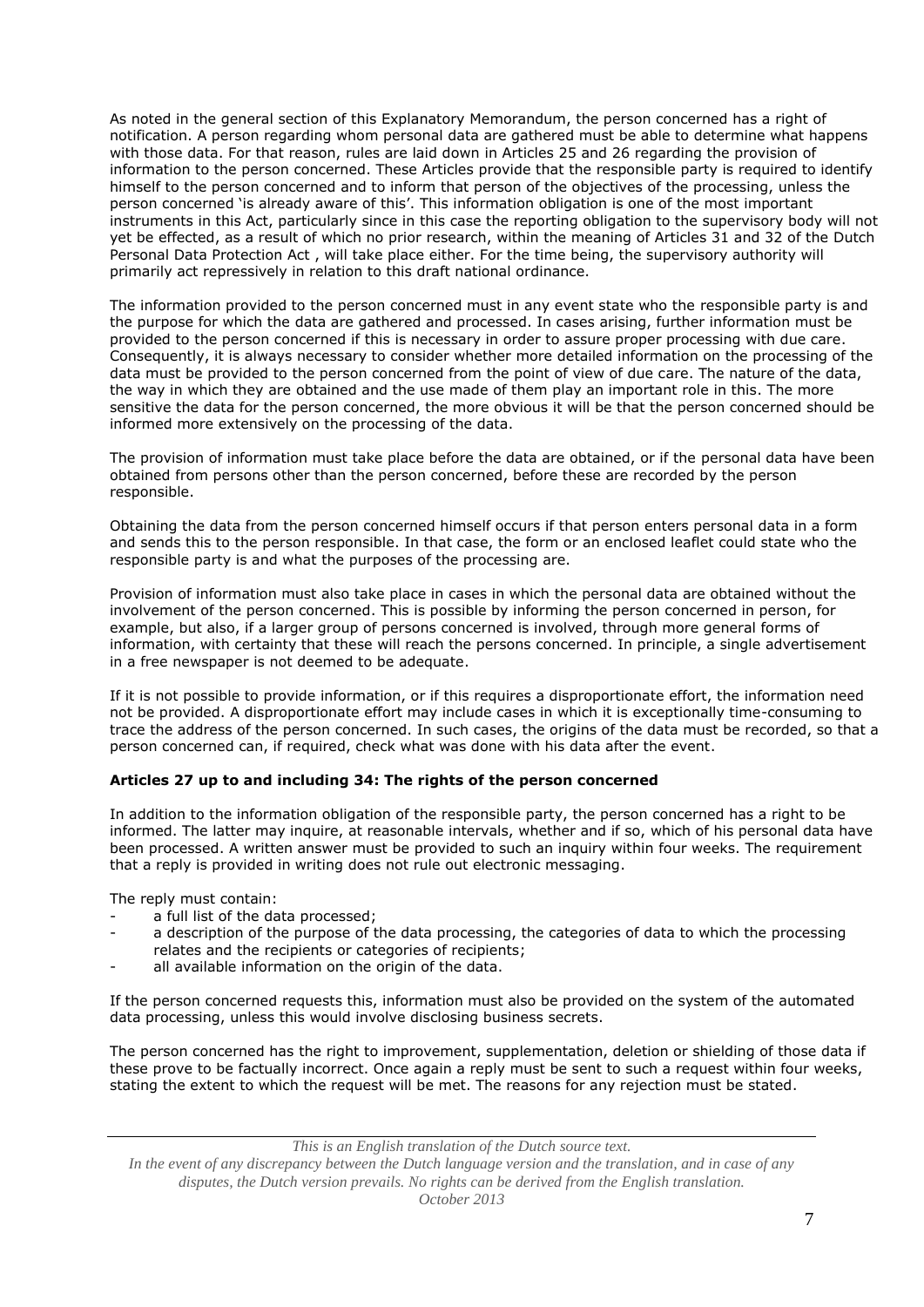The improvement, supplementation, deletion or shielding requested and granted must be executed at the earliest opportunity. The responsible party is also required to notify third parties to whom the data were sent prior to the request of the corrections. If the person concerned so requested, the third parties to whom that notice was sent shall also be reported.

In a number of cases, the person concerned can appeal against the processing of his personal data. This concerns cases in which his personal data are processed because the processing is necessary for proper execution of the public-law duties of an administrative body, or for a justified interest of the responsible party or of a third party (Article 32).

In cases of direct marketing, too, a person concerned may appeal against the processing (Article 33). In those cases, he must be referred to the possibility of appeal (Article 33(3)).

## **Articles 35 and 36: Exemptions and restrictions**

Under certain circumstances, the regulations on inconsistent further processing of personal details (Article 9(1)) and the provision of information, both active and passive (Articles 25 up to and including 27) need not be applied. Those circumstances include when processing is in the interests of the security of the country or the state, if criminal offences must be prevented, investigated or prosecuted, of if serious economic and financial interests of the country or the state, or the protection of the person concerned or the rights and freedoms of other parties are at stake.

Notification of the person concerned need also not take place if processing takes place by institutions or services for scientific research or statistics, where the necessary provisions have been made to ensure that the data are also used solely for that purpose. Furthermore, no notification is required for the processing of personal data that form part of archive documents that have been transferred to an archive storage location.

### **Articles 37 up to and including 41: Legal protection**

Articles 37 to 41 contain provisions concerning the legal processes that a person concerned may follow. There is a differentiated system for judicial supervision.

For decisions by administrative bodies regarding the right of access and the right to improvement, supplementation etc., the person concerned can institute proceedings before the Common Court of Justice of Aruba, Curaçao and Sint Maarten and of Bonaire, Sint Eustatius and Saba on the basis of the national ordinance on administrative justice.

If the decision was taken by a party other than an administrative body, such as a company, the person concerned can submit a petition to the Court of first instance, pursuant to Article 38. This involves civil-law proceeding.

A responsible party who acts in contravention of the prohibition on processing of personal data referred to in Article 4(3) commits a penal offence.

### **Articles 42 up to and including 62: Supervision**

Initially, the idea was to place supervision of the processing of personal data in the hands of the Judicial Enforcement Council currently in formation. Pursuant to Article 3 of the Kingdom Act on the Judicial Enforcement Council, the Council may be charged with supervision of the processing of police data. As already seen, this draft does not relate to police data. On further consideration, a Personal Data Protection Supervisory Committee will thus be instituted for supervision of compliance. This committee is independent.

The three committee members will be appointed by the Minister of Justice.

The duties and powers of the committee are largely consistent with those of the Data Protection Authority . The main task of the committee is to ensure compliance with this national ordinance. To that end, the committee is authorised to conduct investigations, officially or at the request of an interested party, into the application of this draft. If the findings relate to the execution of the national ordinance, this will be notified to the Minister of Justice. The committee will also issue a publicly available annual report.